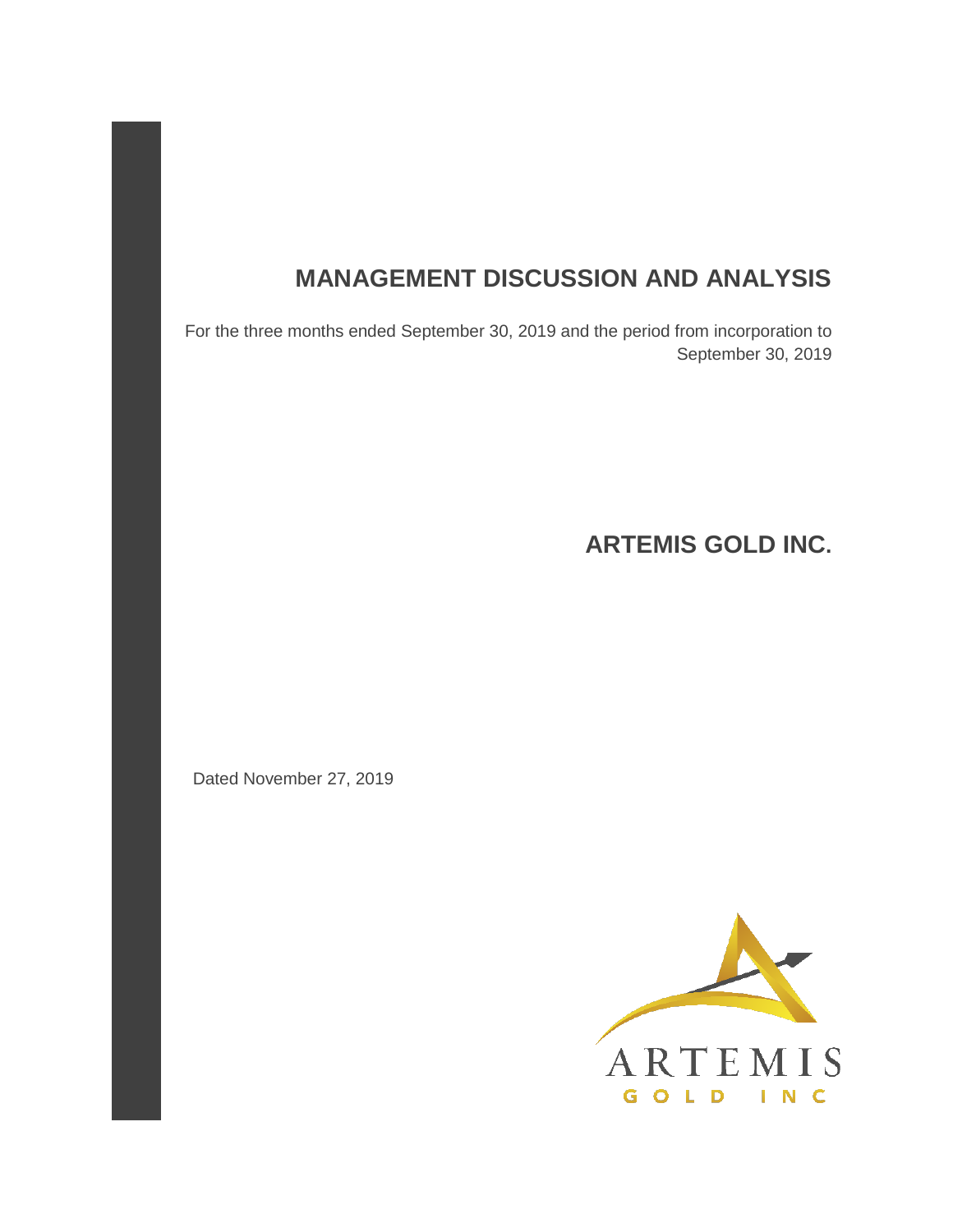# **GENERAL**

This management's discussion and analysis ("MD&A") is management's interpretation of the results and financial condition of Artemis Gold Inc. ("Artemis" or the "Company") for the three months ended and the period from incorporation to September 30, 2019 and includes events up to the date of this MD&A. This discussion should be read in conjunction with the unaudited condensed interim financial statements for the three months ended September 30, 2019 and for the period from January 10, 2019 to September 30, 2019 and the notes thereto (together, the "Interim Financial Statements") and the audited financial statements for the period ended May 14, 2019 (the "Audited Financial Statements") appended to Artemis' *Form 2B - Application for the Listing of Common Shares in the Capital of Artemis Gold Inc. on the TSX Venture Exchange* dated August 28, 2019 ("Form 2B"), which is available under the Company's profile on SEDAR at www.sedar.com. All dollar figures stated herein are expressed in Canadian dollars, unless otherwise specified. This MD&A contains forward-looking information. Please see the section, "Note Regarding Forward-Looking Information" for a discussion of the risks, uncertainties and assumptions used to develop the Company's forward-looking information.

# **Financial Statements**

Management is responsible for the Interim Financial Statements referred to in this MD&A.

The Interim Financial Statements have been prepared in accordance with IAS 34, Interim Financial Reporting, and should be read in conjunction with the Audited Financial Statements, which have also been prepared in accordance with International Financial Reporting Standards ("IFRS") as issued by the International Accounting Standards Board ("IASB"). Based on the nature of the Company's activities, both presentation and functional currency is Canadian dollars.

The Company's Interim Financial Statements have been prepared using IFRS applicable to a going concern, which assumes that the Company will be able to realize its assets and discharge its liabilities in the normal course of business for the foreseeable future.

# **TECHNICAL INFORMATION**

All scientific and technical information herein related to Velocity Minerals Ltd. ("Velocity" or "VLC") has been reviewed, approved and prepared by Stuart Mills, a qualified person for the purposes of National Instrument 43-101 *Standards of Disclosure for Mineral Projects* ("NI 43-101"). For additional information regarding the Preliminary Economic Assessment ("PEA"), including its quality assurance and quality control procedures, please see the technical report dated effective September 17, 2019 on the VLC profile at www.sedar.com.

All scientific and technical information herein related to the Company's GK Project (defined below) has been reviewed and approved by Ms. Jean Pautler, P.Geo., who is a qualified person for the purposes of NI 43-101. For additional information regarding the Company's GK Project, including its quality assurance and quality control procedures, please see the technical report dated effective May 31, 2019 on the Company's profile at www.sedar.com.

#### **Background**

Artemis was incorporated on January 10, 2019 pursuant to the *Business Corporations Act* (British Columbia) under the name 1193490 B.C. Ltd. Artemis was incorporated as a wholly-owned subsidiary of Atlantic Gold Corporation ("Atlantic") for the purpose of acquiring gold mineral exploration properties. Atlantic is a Canadian based gold producer. Atlantic's common shares were listed and posted for trading on the TSX Venture Exchange ("TSXV") at that time.

On May 14, 2019, Atlantic announced that it had entered into an arrangement agreement with St Barbara Limited ("St Barbara") pursuant to which St Barbara would acquire 100% of all issued and outstanding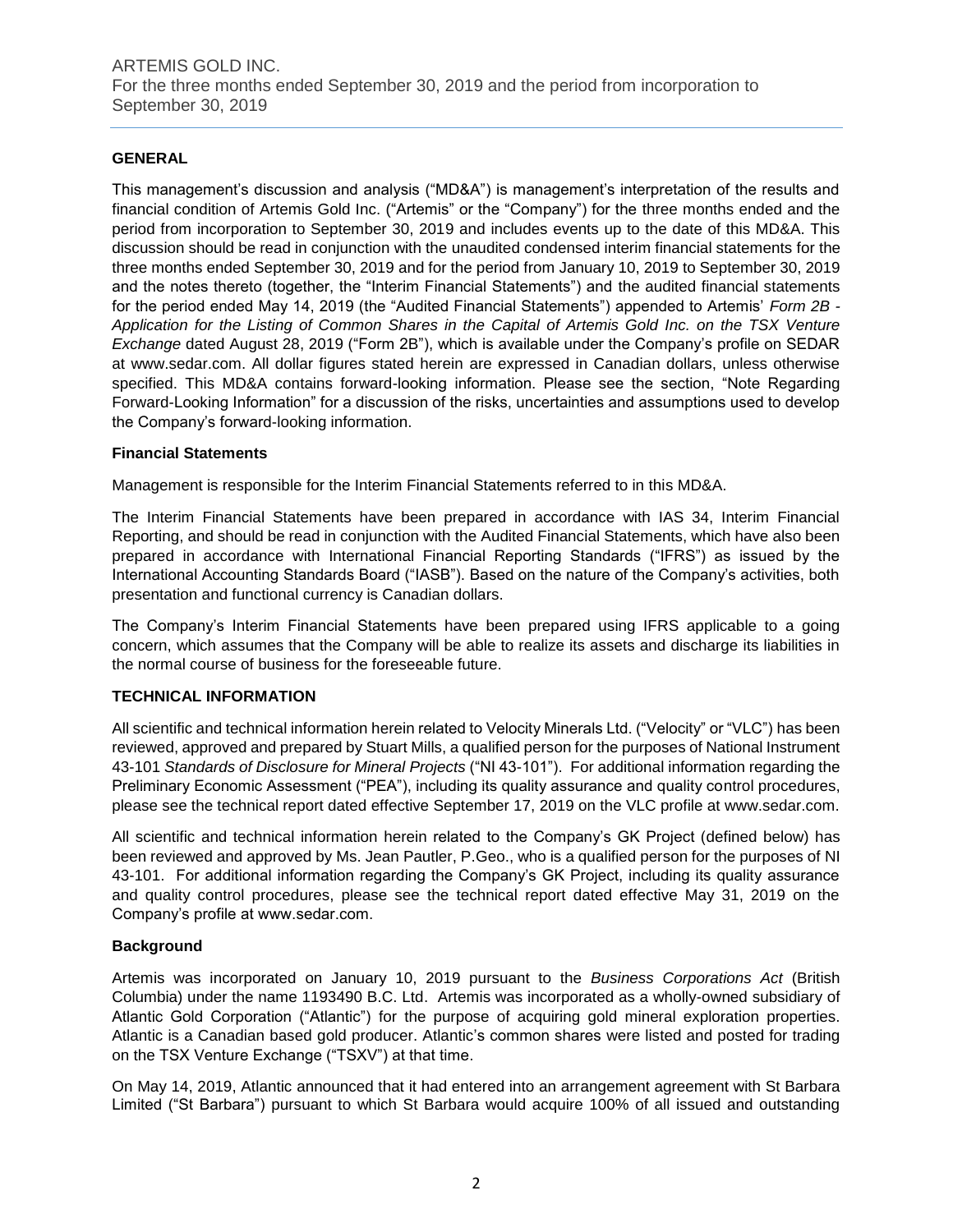shares of Atlantic (the "Arrangement"). As part of the Arrangement, Atlantic agreed to distribute 100% of the common shares of Artemis to Atlantic shareholders on the effective date. The Arrangement closed on July 19, 2019.

On July 18, 2019, the Company's common shares were split on the basis of approximately 1.302 post subdivided shares for every pre subdivided share. All common share, and per share amounts in these financial statements have been retrospectively restated to present post subdivision amounts.

On October 2, 2019, Artemis' common shares commenced trading on the TSX Venture Exchange.

Artemis' assets include the interest that it holds in VLC and its option to acquire a 100% interest in the GK Project located in the Telegraph Creek area of British Columbia (the "GK Project").

# **VLC Investment**

On March 14, 2019, Atlantic, through Artemis, its wholly owned subsidiary at that time, completed a \$9,000,000 strategic investment in VLC (the "VLC Investment") pursuant to an investment agreement dated January 16, 2019 ("Investment Agreement"). A copy of the Investment Agreement is available on VLC's SEDAR profile at www.SEDAR.com. The VLC Investment comprises (i) 18,600,000 units of VLC (the "VLC Units") issued at a price of \$0.21 per VLC Unit, for \$3,906,000, and (ii) \$5,094,000 principal amount of secured convertible debentures of VLC (the "Convertible Debentures").

Each VLC Unit consists of one common share in the capital of VLC ("VLC Share") and one half of one common share purchase warrant (each whole warrant, a "VLC Warrant"). Each VLC Warrant is exercisable for an additional VLC Share until March 14, 2022 at an exercise price of \$0.25 per VLC Share. The Convertible Debentures will earn interest at a rate of 8.5% per annum over a 60‐month term (the "Term"), payable semi-annually in cash or VLC Shares at the discretion of VLC. The principal amount of the Convertible Debentures is convertible into VLC Shares during the Term at the election of Artemis at a conversion price of \$0.25. The Convertible Debentures are secured with a first ranking charge by way of a general security agreement and guarantee from the material subsidiary of VLC.

Proceeds from the VLC Investment are being used to fund the advancement of Velocity's flagship deposit, the Rozino gold project located in southeast Bulgaria ("Rozino") towards feasibility and permitting, including resource expansion and definition drilling, engineering studies, environmental monitoring and assessment and for general working capital purposes. In addition, VLC has used proceeds in respect of entering into option agreements on additional satellite deposits in the region and subsequently explored such areas as further described below.

# **About VLC**

All information related to VLC contained in this MD&A has been taken from VLC's public disclosure. Artemis can provide no assurances with respect to the accuracy or completeness of any information related to VLC, VLC's projects or any plans or assumptions of VLC.

Velocity is a gold exploration and development company focused on eastern Europe, with mineral interests in Bulgaria. The Velocity management and board includes mining industry professionals with over 100 years of combined experience spanning Europe, Asia, and the Americas as employees of major mining companies as well as founders and senior executives of junior to mid-tier public companies. The team's experience includes all aspects of mineral exploration, resource definition, feasibility, finance, mine construction and mine operation as well as a track record in managing publicly listed companies and bringing real value to shareholders.

Bulgaria is a member of the European Union (2007) and an attractive destination for mining investment. The country's mining law was established in 1999 and updated in 2011. Mining royalties are low and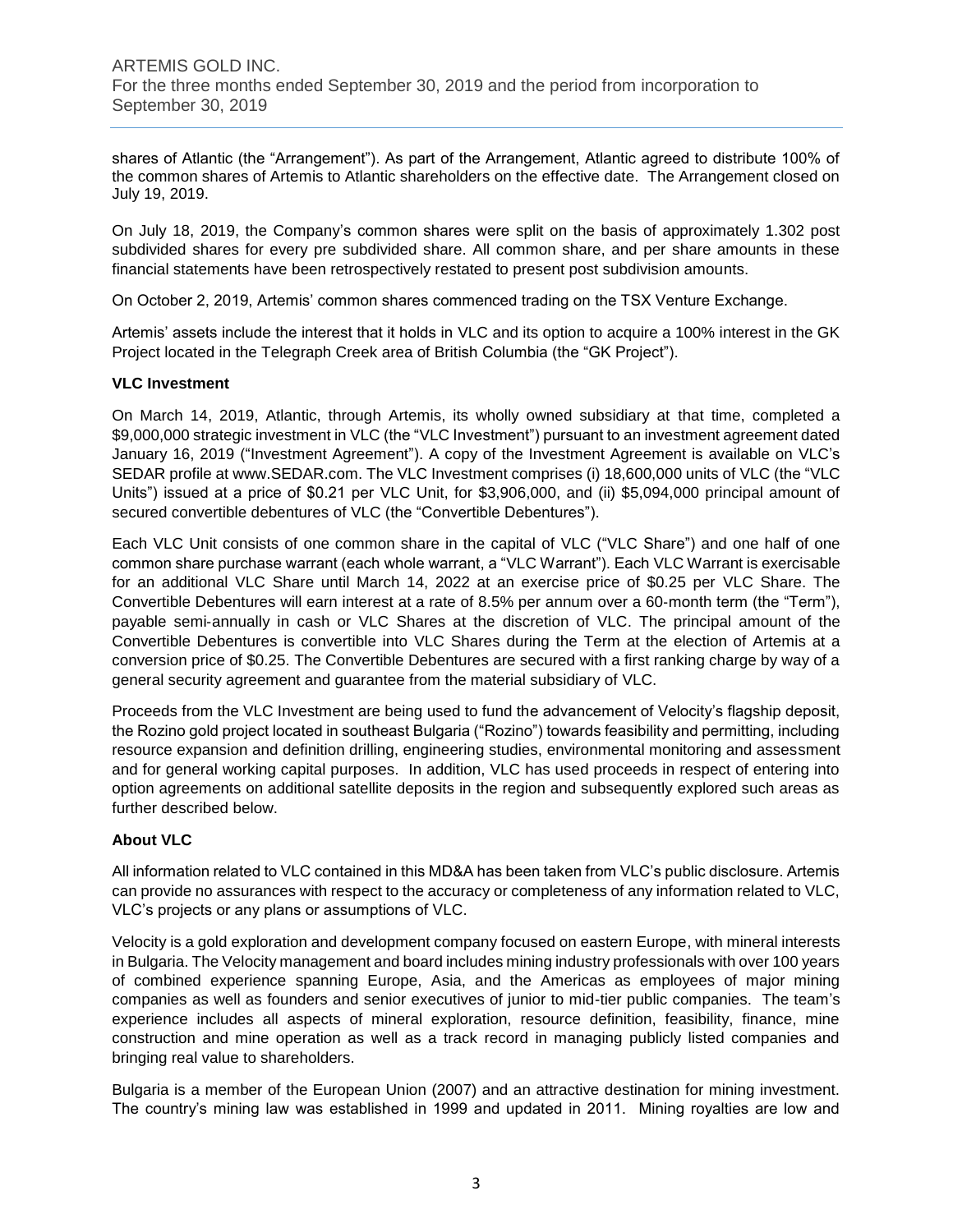compare favorably with more established mining countries like Canada, Peru and Chile. Bulgaria also boasts an exceptionally low corporate tax rate of only 10% and the country's education system is excellent with good availability of experienced mining professionals in a favourable cost environment. Foreign mining companies are successfully operating in Bulgaria. Despite the positive operating environment, the number of established companies is low, and Velocity is among the first movers in a new influx of foreign mining investment.

Velocity has entered into a number of option agreements with Gorubso Kardzhali A.D. ("Gorubso"), an established and respected mining company in Bulgaria. Gorubso operates the underground Chala Gold Mine (2006) and the Kardzhali Carbon In Leach (CIL) plant (2011), which produces gold dore. Gorubso is the first and only company in Bulgaria to permit and build a carbon-in-leach processing plant. Velocity's management has a long-standing relationship with Gorubso as well as abundant previous experience in Bulgaria and elsewhere in the region.

Velocity formed an exploration and mining alliance with Gorubso Kardzhali A.D., an established Bulgarian operating partner, in January 2018 (the "Alliance"). The Alliance covers all existing and future Gorubso and Velocity projects within an area of 10,400km2 covering the prospective Eastern Rhodope Gold Mining District in southeastern Bulgaria. The Alliance also provides Velocity with access to an operating CIL plant.

Velocity earned a 70% interest in Rozino through delivery of a Preliminary Economic Assessment ("PEA"). Velocity has entered into option agreements with Gorubso to earn a 70% interest in three other gold projects.

# Tintyava Property (Rozino Deposit)

The Rozino gold deposit is located within the Tintyava Property, which lies within the municipalities of Ivaylovgrad and Krumovgrad in southeast Bulgaria approximately 350 kilometres (km) by road east‐ southeast of the capital, Sofia. The Tintyava license is held by Tintyava Exploration EAD ("Tintyava Exploration"), a wholly-owned subsidiary of Gorubso. In July 2017, Velocity's wholly-owned Bulgarian subsidiary, Kibela Minerals AD ("Kibela") entered into an option agreement, under the terms of which Kibela had the right to acquire an undivided 70% legal and beneficial interest in the Tintyava license through delivery to Gorubso of a PEA and completion of certain government exploration work commitments ("Commitments") at Rozino up to the date of exercise of the option and, regionally within, the Tintyava Property up to the end of 2019. The funding requirements for the local and regional Commitments have been met and the governmental renewal report, together with JV commitments to spend a further \$1,000,000 within the Tintyava Licence before June next year will be lodged with the Ministry of Energy by year-end. The intention of Velocity is to extend the Tintyava Licence for a minimum of 1 year in May 2020 with the option to extend a further 1 year in June 2021.

On October 31, 2018, Velocity delivered to Gorubso a PEA prepared under NI 43‐101. Following delivery of the PEA, Velocity has earned an undivided 70% interest in the Tintyava license, subject to an undertaking to complete and fund the Commitments.

The technical information included below is sourced from an independent PEA Technical Report (the "Report") entitled "Preliminary Economic Assessment ‐ Rozino Project, Tintyava Property, Bulgaria", which is dated October 26, 2018 (effective date September 17, 2018) and was prepared by CSA Global, an international mining consultancy with experience in Bulgaria, in accordance with NI 43‐101. As the information is necessarily summarized, readers are encouraged to review the full Report, which includes disclosure on the basis for the PEA and any qualifications and assumptions made by the qualified person, is available on Velocity's website and under Velocity's profile on SEDAR.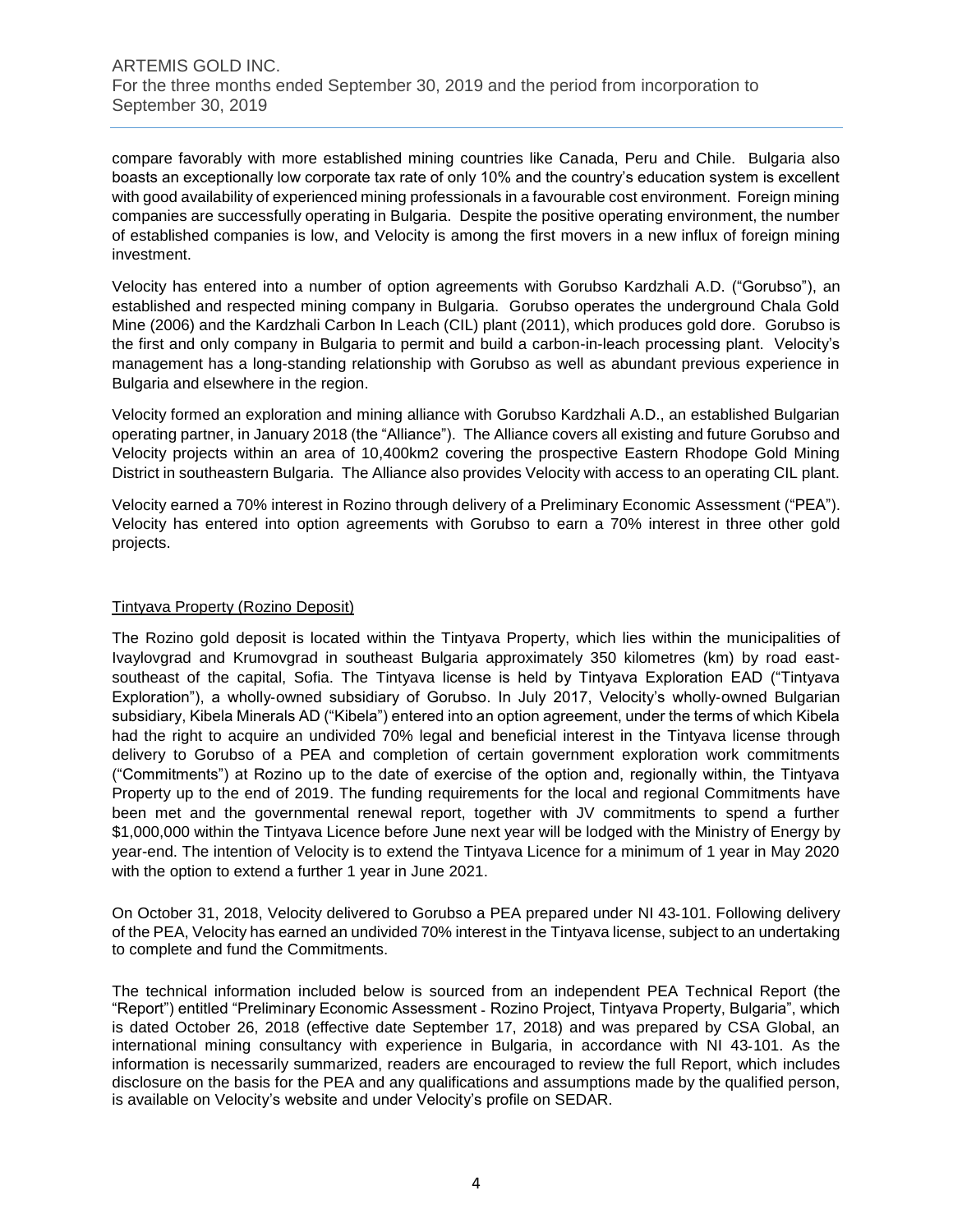# *Rozino PEA*

As noted above, Velocity completed a PEA in September 2018 to earn a 70% interest in the Rozino project. The PEA provides a base case assessment of developing Rozino by open pit mining and on-site crushing, milling and simple flotation to produce a 30 g/t gold concentrate. The concentrate would then be trucked 85km on existing roads to the currently operating carbon-in-leach (CIL) plant where saleable gold doré would be produced.

# *PEA<sup>1</sup> Highlights*

- *After-Tax Financials: After-tax NPV5% of \$129 million and after-tax IRR of 33%*
- *Cash Cost: All-in sustaining cost<sup>2</sup> of US\$543 per ounce*
- *Annual Gold Production: Steady state<sup>3</sup> annual production of 65,000 ounces, peak annual production of 78,000 ounces*
- *Capital Costs: Total estimated capital costs of \$97.6 million (includes contingency)*
- *Sustaining Capital: Low estimated sustaining capital of \$6.3 million*
- *Mining: Open pit with 0.6 g/t gold Cut-Off Grade, attractive strip ratio of 2.5 and 1.51 g/t Life of Mine gold grade*
- *Processing: On-site flotation producing gold bearing pyrite concentrate assaying 30 g/t and transportation to the CIL plant (located 85 km from the Project) for processing*
- *ROCE: Return on capital expenditure of 3.3*

*(1) Base case parameters assume a gold price of US\$1,250/ounce and an exchange rate (CAD\$ to US\$) of 0.75. All amounts are reported in Canadian dollars unless otherwise specified. Financial results on 100% equity basis.*

*(2) All In Sustaining Cost (AISC) is defined as all cash costs related to mining and processing to final product. It includes on-mine and off-mine costs (direct and indirect). Sustaining capital costs related to continuing the business including exploration, development and equipment required to sustain production are included. Taxes, working capital, M&A, disposals and acquisitions as* 

*well as new mine development capital costs are excluded. (3) Steady state refers to the long-term average over time where processing throughput is maintained at nameplate capacity.*

The PEA is preliminary in nature and includes Inferred mineral resources that are considered too speculative geologically to have the economic considerations applied to them that would enable them to be categorized as mineral reserves. There is no certainty that the PEA results will be realized. Mineral resources are not mineral reserves and do not have demonstrated economic viability.

| <b>Cut-off Grade (g/t Au)</b> | <b>Inferred Mineral Resource Estimate</b> |                  |                         |  |  |  |  |
|-------------------------------|-------------------------------------------|------------------|-------------------------|--|--|--|--|
|                               | <b>Tonnes (Mt)</b>                        | Gold Grade (g/t) | <b>Gold Metal (koz)</b> |  |  |  |  |
| ∩ ኅ                           | 50                                        | 0.59             | 948                     |  |  |  |  |
| 0.5                           |                                           | 1 17             | 639                     |  |  |  |  |
| 0.6                           |                                           | 1.37             | 573                     |  |  |  |  |
|                               |                                           | 1.57             |                         |  |  |  |  |

*Rozino Inferred Mineral Resource Estimate (September 2018)*

*1. Effective date September 10, 2018.*

*2. Mineral resources are not mineral reserves and do not have demonstrated economic viability.*

*3. The mineral resource has been estimated in accordance with the Canadian Institute of Mining, Metallurgy and Petroleum "CIM Definition Standards for Mineral Resources and Mineral Reserves" (CIM, 2014).*

#### *VLC Exploration and Mining Alliance – Bulgaria*

In January 2018, VLC entered into a binding letter agreement with Gorubso, which set out the terms by which VLC and Gorubso formed the Alliance covering all existing and future Gorubso and VLC projects (the "Projects") within an area of 10,400km2 (the "Alliance Area"). In September 2018, VLC and Gorubso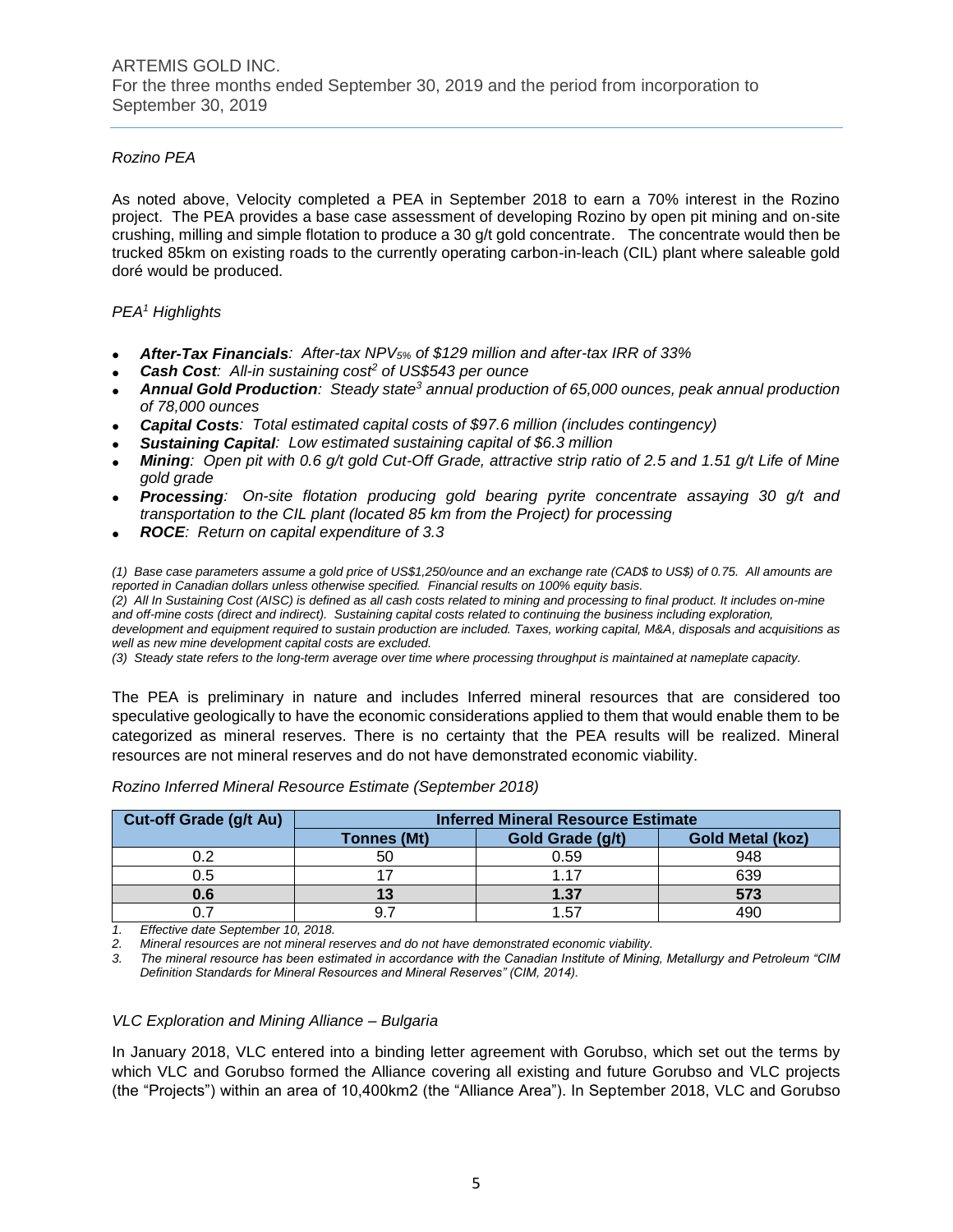entered into a definitive Exploration and Mining Alliance Agreement (the "Alliance Agreement"), which outlined the terms of the Alliance in more detail.

# *Highlights of the Agreement include:*

Alliance Objectives - The Alliance Agreement contemplates the exploration, development, and mining, as applicable, of the Projects and provides for an option/joint venture mechanism by which VLC and Gorubso will partner to maximize value for both parties.

Access to Processing Plant ‐ Gorubso will make its central gold processing plant available to all Projects to process all future mined material as necessary. Securing use of the processing plant provides VLC and the Alliance with reduced project risk, as well as potential capital and time savings.

Advanced Exploration Properties ‐ VLC will have an opportunity to complete option agreements on all Gorubso Projects, whereby it can earn a 70% interest in the Projects on similar terms to the current option for the advanced Rozino gold project.

#### **Other Deposits in Bulgaria**

# *Sedefche*

The Sedefche deposit is located in southeast Bulgaria, approximately 39 km by road from the gold processing plant, located in Kardzhali. Sedefche has been explored through 45 surface exploration trenches, 41 exploratory shafts and pits, 122 drill holes of diamond drilling, 3 mega trenches with 86 vertical channel samples, and a metallurgical bulk sample excavated and processed at Gorubso's gold processing plant. The Project has been advanced through feasibility and environmental permitting in Bulgaria, resulting in the issuance of a mining concession.

In October 2019, Velocity entered into a definitive option agreement with Gorubso, whereby Velocity has been granted the exclusive right to acquire a 70% interest in Sedefche. Velocity considers Sedefche to be an advanced-stage gold deposit and the project has a fully permitted near-surface historical Bulgarian registered gold resource. The deposit remains open for expansion. The option can be exercised by Velocity completing 5,000m of drilling on the project. Drilling has commenced and results are pending.

#### *Momchil Project (Obichnik Deposit)*

The Momchil project is located within the municipality of Momchilgrad in southeast Bulgaria approximately 10 km by road east‐southeast of the capital, Sofia. Velocity entered into an option agreement for the Momchil project, dated March 5, 2019. Under the terms of the option agreement, Velocity can earn a 70% interest in the Momchil project by delivering certain data and reports including a mineral resource estimate prepared under NI 43‐101.

The Momchil project is centered on the Obichnik deposit, which is a geological resource registered on the Bulgarian state balance. Historical resources at Obichnik were calculated by Gorubso using the Bulgarian classification scheme, based on manual polygonal methods of resource estimation. Resources were submitted to and accepted by the Bulgarian government, Dragiev, H, 2006, "Momchil Prospecting License, Report at the 'Zvezdel ‐ Pcheloyad Ore Field', Geological Report with Resource and Reserve Recalculation of 'Au‐Ag Ores' at Obichnik Deposit". Historical resources within the Momchil Project reporting all categories in accordance with the Bulgarian Reserves & Resources classification scheme total approximately 880 thousand tonnes at 1.5g/t Au (1.0g/t Au cut‐off) for about 46,000 ounces of gold.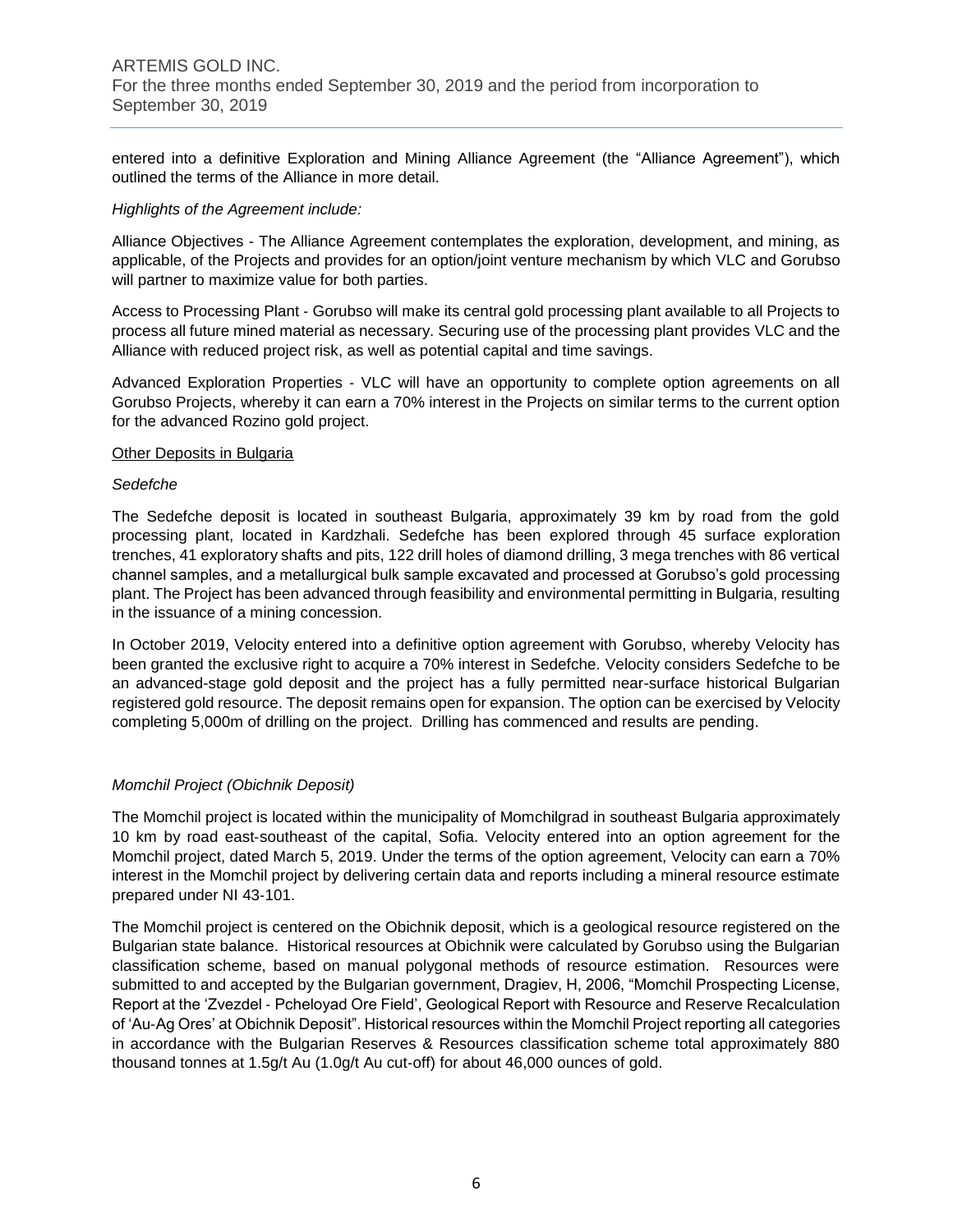In order to verify the potential existence of additional unmined mineralization at Obichnik, significant drilling will be required. Velocity is not treating the historical resources at the Obichnik deposit as current mineral resources or mineral reserves. Historical resources are not consistent with the standards of disclosure defined by NI 43-101 and may not necessarily be consistent with CIM best practice with respect to reporting mineral resources and reserves or reliable. Historical resources are included because they are considered relevant by Velocity as they form additional support for the optioning of the Momchil project by Velocity. A qualified person has not done sufficient work to classify the historical estimate as current mineral resources or mineral reserves. The inclusion of historical resource estimations provides information as to the potential size and nature of the immediate exploration targets within the Momchil project area.

The Momchil Project has had little if any modern systematic exploration carried out and significant exploration potential exists.

# *Nadezhda Project (Makedontsi Deposit)*

The Nadezhda project is located within the municipality of Kardzhali in southeast Bulgaria approximately 280km by road east- southeast of the capital, Sofia. Velocity entered into an option agreement for the Nadezhda project, dated March 5, 2019. Under the terms of the option agreement, Velocity can earn a 70% interest in the Nadezhda project by delivering certain data and reports including a mineral resource estimate prepared under NI 43‐101.

The Nadezhda Project is centered on the Makedontsi deposit, which is a geological resource registered on the Bulgarian state balance. Historical resources at Makedontsi were calculated by Gorubso using the Bulgarian classification scheme, based on manual polygonal methods of resource classification. Resources were submitted to and accepted by the Bulgarian government, Dragiev H, 2013 "Mlechino Prospecting License, Geological Report at the Nadezhda Prospect, with Resource and Reserve Recalculations of 'Au Ores' at the Makedontsi, Dangovo and Kalina deposits". Historical resources reporting all categories in accordance with the Bulgarian Reserves & Resources classification scheme total approximately 6 million tonnes at 1g/t Au (0.5g/t Au cut-off) for approximately 210,000 ounces of gold.

In order to verify the exploration potential of existing resources at Makedontsi, significant drilling will be required. Velocity is not treating the historical resources at Nadezhda as current mineral resources or mineral reserves. Historical resources are not consistent with the standards of disclosure defined by NI 43‐ 101 and may not necessarily be consistent with CIM best practice with respect to reporting mineral resources and reserves or reliable. Historical resources are included because they are considered relevant by Velocity as they form additional support for the optioning of the Nadezhda project by Velocity. A qualified person has not done sufficient work to classify the historical estimate as current mineral resources or mineral reserves. The inclusion of historical resource estimations provides information as to the potential size and nature of the immediate exploration targets within the Nadezhda project area.

The Nadezhda project has had little if any modern systematic exploration carried out and significant exploration potential exists.

#### 2019 Work Program

The 2019 drill program at Rozino commenced in March 2019 with a total of about 12,000m of drilling completed, which includes exploration drilling to expand the resource base as well as resource definition and infill drilling. Through the drill program, Velocity aims to convert the existing Inferred Resources to Measured and Indicated Resources, as such terms are defined by NI 43-101. The drill program is also intended to support additional metallurgical and comminution studies as well as hydrogeological and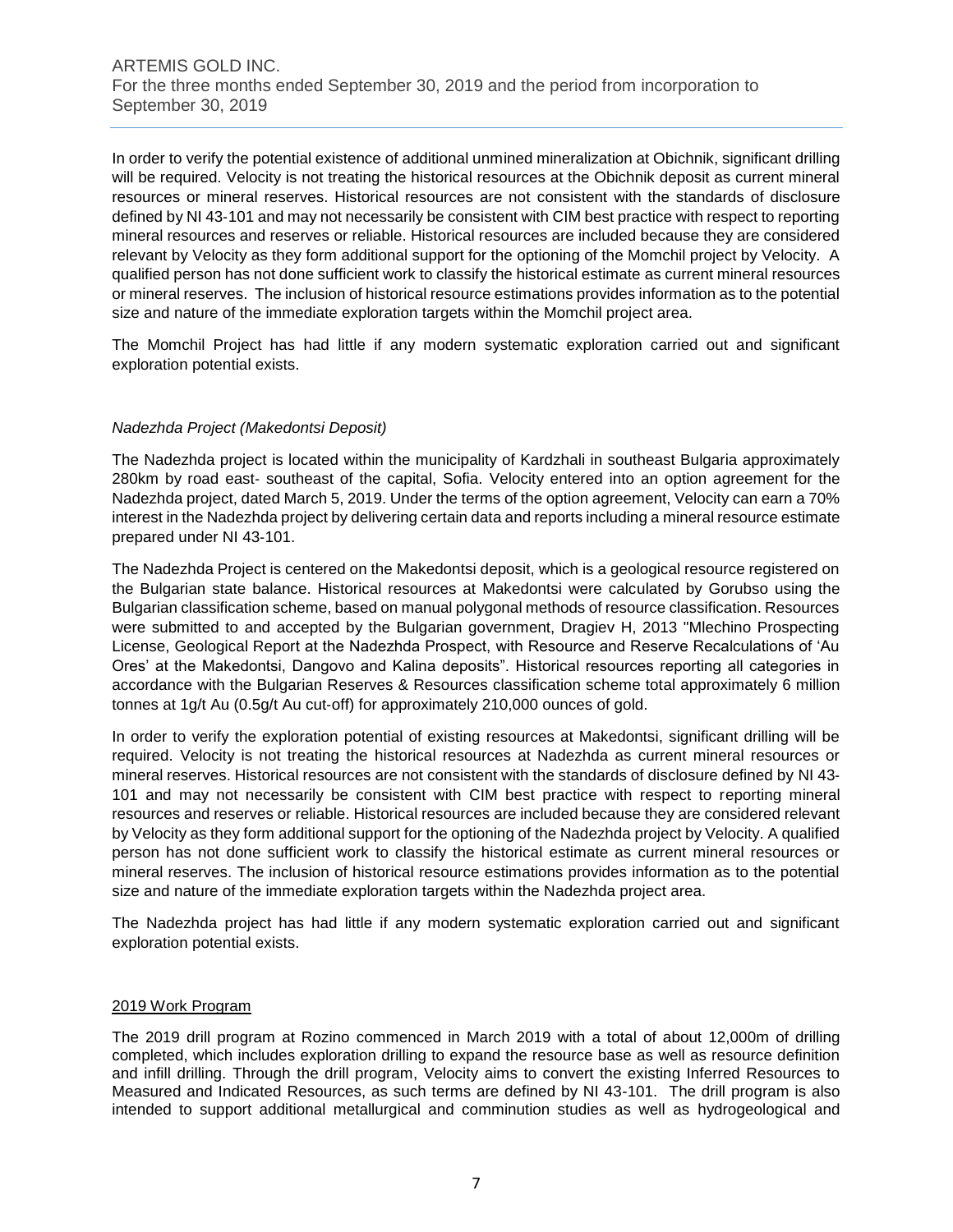geotechnical work, all of which will be carried out in parallel. Environmental data collection is ongoing and will continue. VLC plans to complete an additional 1,000m of drilling regionally to begin testing structural targets, located close to the Rozino deposit. It is anticipated that discoveries within several kilometers of the Rozino deposit could potentially add value by utilizing common infrastructure. The above work is being completed in contemplation of a pre-feasibility study, estimated by Velocity to be published in Q2 2020.

Furthermore, at Obichnik (Momchil Project), VLC completed an initial work program focused on surface soil geochemistry and a ground magnetic survey. A total of 525 soil samples and 29 line kilometers of magnetic data have been collected. A drill campaign is also underway to verify mineralization as well as increase understanding of geometry, continuity of mineralization, and geotechnical and hydrogeological aspects of the deposit. A mineral resource estimate at Obichnik is expected to be published in Q1 2020.

At Makedontsi (Nadezhda Project), an initial work program will focus on surface geochemistry and a CSAMT survey. The mineralization appears to be closely associated with silicification and it is expected that the planned geophysical survey will help locate prospective silicified zones if they exist below the limestone cover. In tandem with the above work, VLC plans to complete an initial drilling program to verify mineralization intersected by historical drill holes, infill untested portions of the mineralized body, as well as increased understanding of geometry, continuity of mineralization, and geotechnical and hydrogeological aspects of the deposit. A mineral resource estimate at Makedontsi is expected to be published in Q3, 2020.

# **The GK Project**

On May 31, 2019, Artemis entered into an option agreement ("Option Agreement") whereby Artemis has the right to acquire a 100% interest, subject to certain royalty payments (2% net smelter returns on precious metals and 1% net smelter returns on other minerals), in the GK Project. In order for Artemis to exercise its option under the Option Agreement, Artemis must pay:

- (i) \$125,000 in cash within 10 business days after the effective date of the Option Agreement (paid on June 12, 2019);
- (ii) on or before 12 months after the effective date of the Option Agreement, an additional \$50,000 in cash and incur certain expenditures of not less than \$100,000 (which expenditure commitment is an irrevocable commitment);
- (iii) on or before 24 months after the effective date of the Option Agreement, \$100,000 in cash and incur certain additional expenditures of not less than \$500,000;
- (iv) on or before 36 months after the effective date of the Option Agreement, an additional \$500,000 in cash and incur certain additional expenditures of not less than \$1,300,000;
- (v) on or before 48 months after the effective date of the Option Agreement, an additional \$750,000 in cash and incur certain additional expenditures of not less than \$2,000,000; and
- (vi) on or before 60 months after the effective date of the Option Agreement, an additional \$1,000,000 in cash and incur certain additional expenditures of not less than \$3,000,000.

The GK Project is Artemis' material property for the purposes of NI 43-101. For a complete description of the GK Project see the report entitled "Technical Report on the GK Project" (the "GK Technical Report"), prepared by Jean Pautler, P. Geo and dated May 31, 2019 as available under the Company's profile on SEDAR at [www.sedar.com](http://www.sedar.com/) as well as on the Company's website (www.artemisgoldinc.com). The information contained in this section has been derived from the GK Technical Report, is subject to certain assumptions, qualifications and procedures described in the GK Technical Report, some of which are not fully described herein, and is qualified in its entirety by the full text of the GK Technical Report.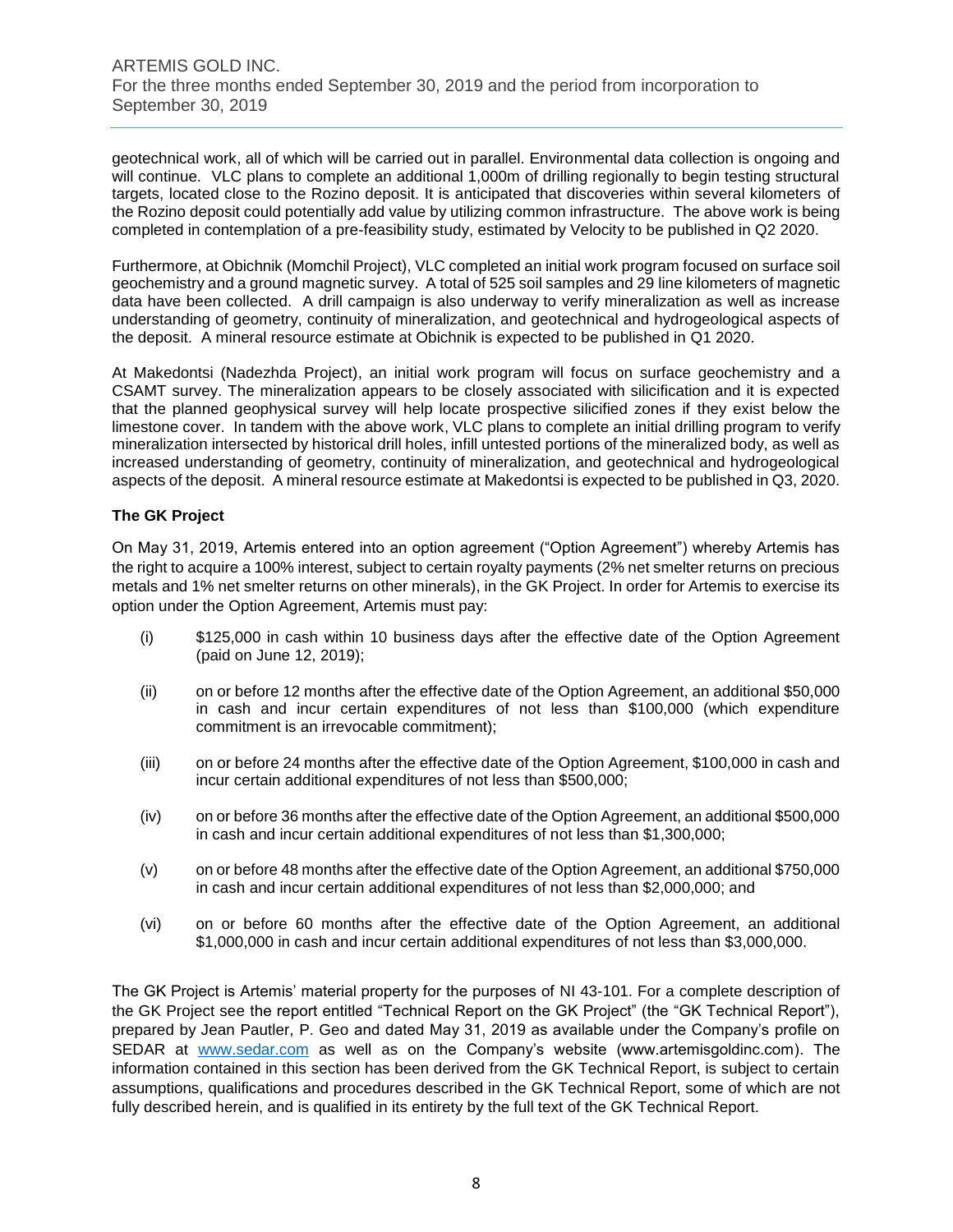The GK Project is located at latitude 57°55'N and longitude 131°25'W on NTS map sheets 104G/13 & 14 and 104J/03 & 04, approximately 17 km west of the community of Telegraph Creek, northwestern British Columbia. Telegraph Creek lies approximately 113 km by road southwest of Dease Lake, British Columbia. The 27,458-hectare GK Project comprises 36 contiguous mineral tenures within the Liard Mining Division, which are 100% owned by Strategic Metals Ltd., subject to the Option Agreement with Artemis. Road access exists across the extreme southeastern GK Project area, but helicopter access, available in Dease Lake, is required to access the main showings on the property.

Regionally the GK Project is situated within Stikinia, a predominantly intra-oceanic island arc terrane accreted to ancestral North America in the Early Mesozoic. Stikinia hosts numerous porphyry-type coppergold occurrences, specifically in areas where Triassic and Lower Jurassic silica saturated plutons have intruded coeval oceanic island arcs. Examples of such alkalic porphyries in the regional area of the GK Project include the Red Chris mine, the Galore Creek deposit, and the Sheslay occurrences and the region also includes calc-alkalic porphyry-type copper-gold deposits such as Schaft Creek, GJ and KSM. Gold rich deposits such as Brucejack, Premier, Snip, Johnny Mountain, and Spectrum also occur within the area primarily as veins, stockworks and lesser breccias associated with the Late Triassic and Early Jurassic intrusive suites within the Golden Triangle of northwest Stikinia. Deposits are typically Early Jurassic in age. In addition, an Early Jurassic age is inferred for the disseminated, limestone hosted, past-producing Golden Bear gold mine located 55 km northwest of the GK Project. Mineralization on the above-mentioned occurrences is not necessarily indicative of the mineralization on the GK Project.

The GK Project is primarily underlain by arc related volcano-sedimentary rocks of the Upper Triassic Stuhini Group, which is intruded by an approximate 20 km2 granodiorite and diorite to quartz diorite pluton (informally named the Grass Mountain pluton in this report) and similar small plug of Upper Triassic to Jurassic age in the east-central property area, and quartz diorite of the Middle to Upper Triassic Tahltan Lake and Tahltan River plutons in the western property area.

Documented historical exploration on the GK Project area, undertaken from 1916 to 1991, has included mapping, prospecting, rock and stream sediment geochemistry, soil sampling, hand trenching, 116.6 km of ground magnetic surveying, and minor self-potential ground geophysical surveying. Work by Strategic was completed between 2005 and 2018 and has included: prospecting; geological mapping; stream sediment and rock geochemical sampling; contour and grid soil sampling; minor hand trenching; an airborne magnetic and VTEM survey covering approximately 12% of the property; a 13.95 km induced polarization geophysical survey and; 927.81m of diamond drilling in two holes on the Winter Creek zone in 2010. Soil geochemistry now covers approximately 30% of the property and approximately 40% has been mapped. The GK Project is at an early exploration stage.

The GK Project constitutes a property of merit based on: favourable geological setting within the well mineralized Stikine Arch; significant vein and possible porphyry style mineralization; untested soil and stream sediment anomalies and; untested geophysical targets. A contingent two phase exploration program is recommended to follow up significant mineralized zones and soil geochemical and geophysical anomalies with a Phase 1 program consisting of extension of the helicopter-borne magnetic/VTEM survey to cover the entire Grass Mtn. pluton, proximal plug and margins additional soil geochemistry, detailed mapping, prospecting, and hand trenching with a budget of \$400,000. Contingent on results from Phase 1, a Phase 2 diamond drill program with a \$500,000 budget is proposed to follow up results from Phase 1 and earlier work programs.

During the quarter, an airborne high resolution aeromagnetic and radiometric survey was completed over the GK project area, as recommended by a consultant of Strategic during a review of GK. The Company is in the process of reviewing the results of this work.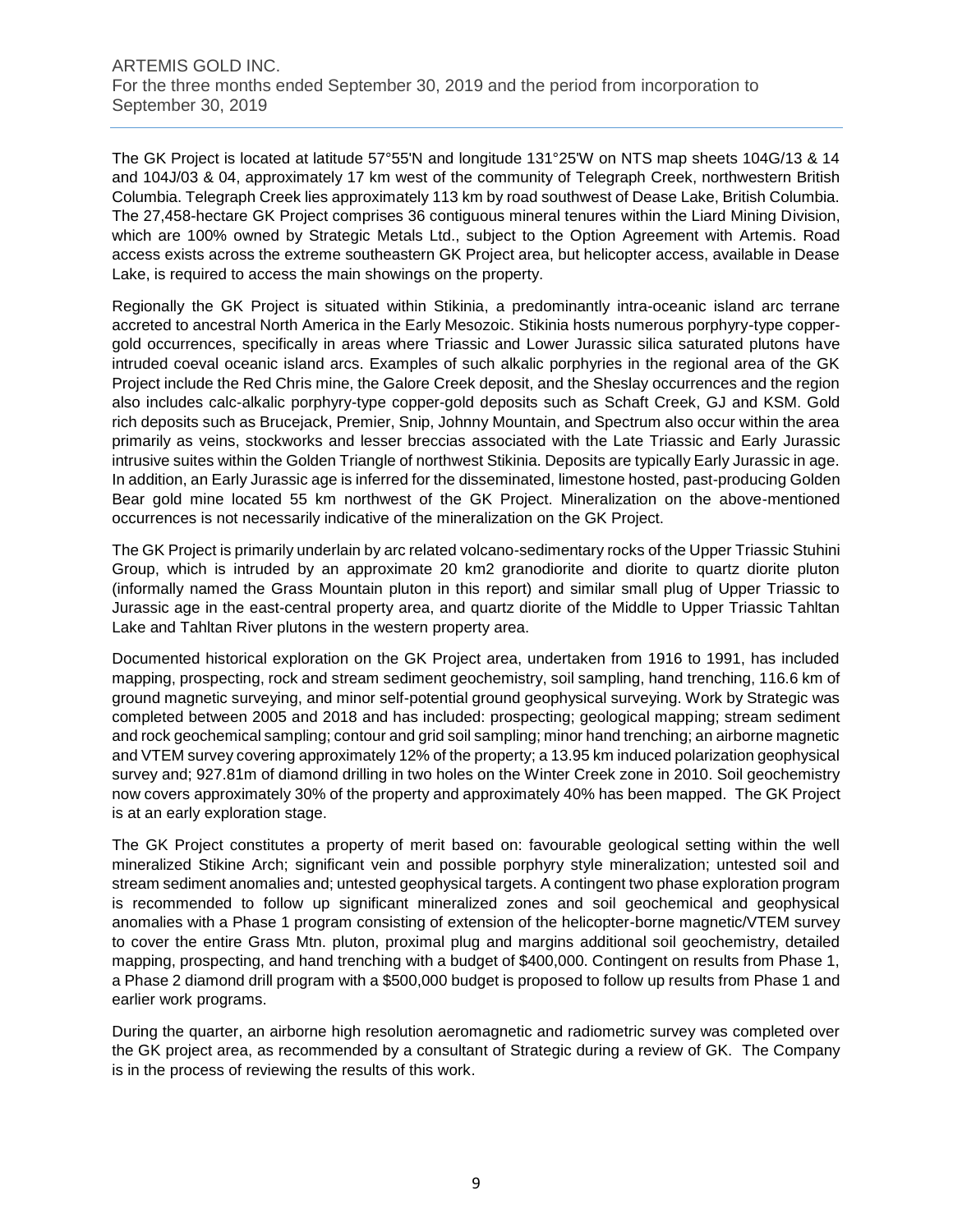# **Financial**

As an exploration stage company, Artemis does not have revenues and is expected to generate operating losses. As at September 30, 2019, the Company had cash of \$32,510,450, retained earnings of \$7,484,286 and working capital of \$32,123,440.

During the period since January 10, 2019 ("Inception") to September 30, 2019, the Company received net proceeds of \$36,541,352 related to the issue of common shares and \$5,094,000 related to the issue of convertible debt which has since been converted to common shares of the Company (see the *Liquidity and Capital Resources* section below).

# **SELECTED FINANCIAL INFORMATION**

The following financial information is derived from the Company's Interim Financial Statements, prepared in accordance with IFRS applicable to interim financial reporting including IAS 34 and presented in Canadian dollars. It should be read in conjunction with the Company's Interim Financial Statements as well as the Audited Financial Statements.

|                                  | For the three<br>months ended | For the period<br><b>January 10, 2019 to</b> |  |  |  |
|----------------------------------|-------------------------------|----------------------------------------------|--|--|--|
|                                  | September 30, 2019            | September 30, 2019                           |  |  |  |
| Revenue*                         |                               |                                              |  |  |  |
| Net Income                       | 1,387,978                     | 8,631,817                                    |  |  |  |
| Basic Income per share           | 0.06                          | 0.71                                         |  |  |  |
| Diluted income per share         | 0.06                          | 0.50                                         |  |  |  |
| Cash dividend declared per share | $\overline{\phantom{a}}$      |                                              |  |  |  |

|                                         | <b>September 30, 2019</b> | May 14, 2019 |  |  |
|-----------------------------------------|---------------------------|--------------|--|--|
| Total assets                            | 50.757.050                | 13.199.795   |  |  |
| Total non-current financial liabilities | -                         | -            |  |  |

*\*As the Company has yet to achieve commercial production from its mineral related assets, the Company has no revenue to report during the financial reporting periods noted above. Net income is mainly comprised of gains from its investment in VLC.*

# **OVERALL PERFORMANCE AND RESULTS OF OPERATIONS**

During the three months ended September 30, 2019 and the period from Inception to September 30, 2019 the Company had net income of \$1,387,978 and \$7,484,286, respectively comprised of: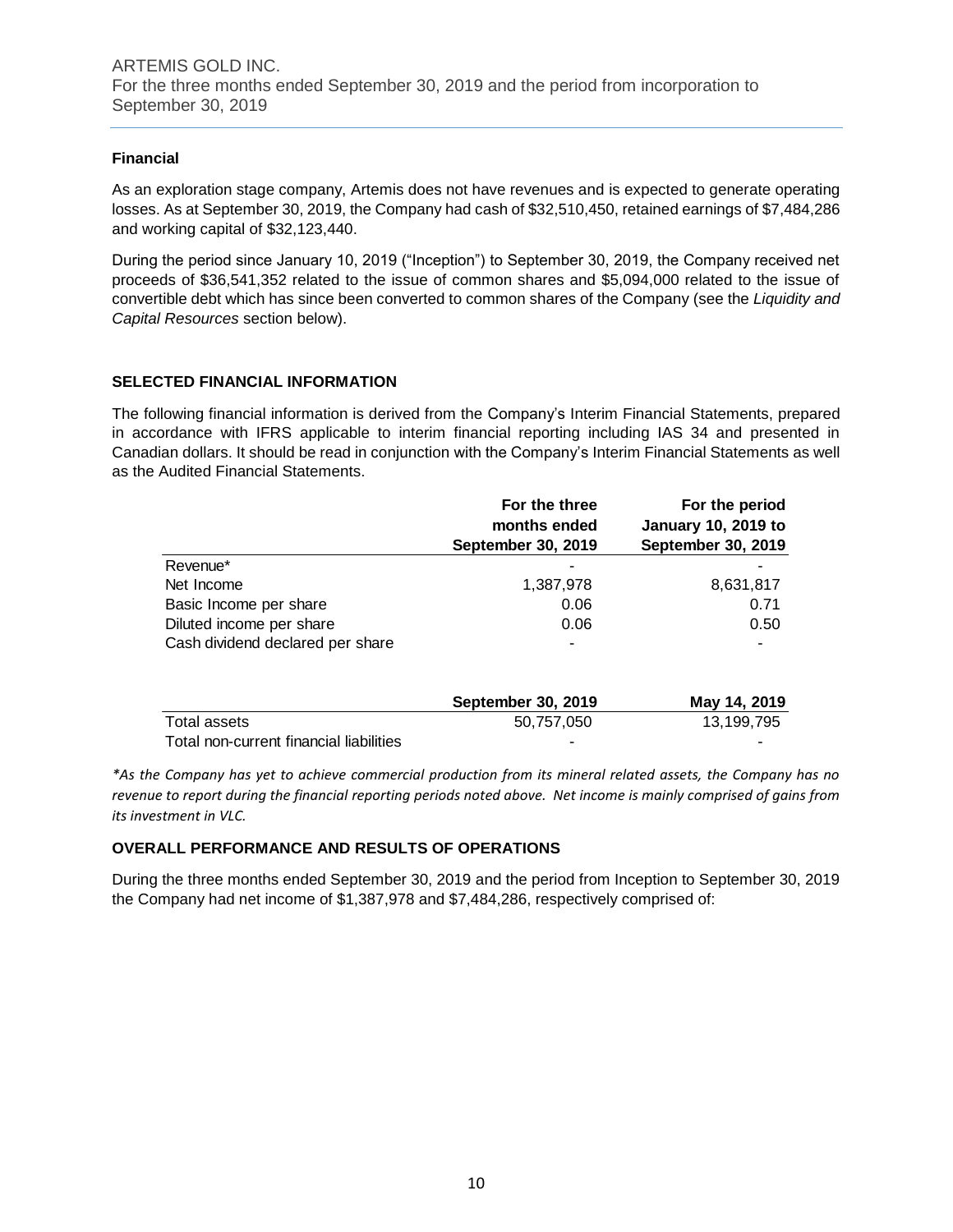#### ARTEMIS GOLD INC. For the three months ended September 30, 2019 and the period from incorporation to September 30, 2019

|                                              | For the three<br>months ended | For the period<br><b>January 10, 2019 to</b><br>September 30, 2019 September 30, 2019 |
|----------------------------------------------|-------------------------------|---------------------------------------------------------------------------------------|
| <b>Operating Expenses</b>                    |                               |                                                                                       |
| Management fees and wages                    | \$<br>$(67,940)$ \$           | (67, 940)                                                                             |
| Investor relations and corporate development | (2,770)                       | (2,770)                                                                               |
| License and insurance                        | (3, 375)                      | (3, 375)                                                                              |
| Office and general                           | (11, 505)                     | (11, 505)                                                                             |
| Professional fees                            | (16, 179)                     | (135, 413)                                                                            |
| Transfer agent and regulatory                | (33,724)                      | (33,724)                                                                              |
| Net loss from operations                     | (135, 493)                    | (254, 727)                                                                            |
| Other Income/ (Expense)                      |                               |                                                                                       |
| Convertible debenture interest expense       | (21, 227)                     | (148, 591)                                                                            |
| Equity share of investment in associate      | (117, 018)                    | (185, 741)                                                                            |
| Gain on investment in associate              | 1,823,016                     | 9,186,399                                                                             |
| Interest income                              | 34,477                        | 34,477                                                                                |
|                                              |                               |                                                                                       |
| Net income before income taxes               | 1,583,755                     | 8,631,817                                                                             |
| Deferred income tax expense                  | (195,777)                     | (1, 147, 531)                                                                         |
| Net Income and comprehensive income for      |                               |                                                                                       |
| the period                                   | \$<br>1,387,978               | 7,484,286<br>S                                                                        |

# **Operating Expenses for the three months ended September 30, 2019 and the period January 10, 2019 to September 30, 2019**

During the three months ended September 30,2019 and January 10, 2019 to September 30, 2019, the Company had operating expenses of \$135,493 and \$254,727, respectively. Artemis was incorporated on January 10, 2019 and was listed on the TSXV on October 2, 2019. Expenses in this period relate primarily to management fees and wages for the Chief executive officer and the Chief financial officers and professional fees, transfer agent and regulatory fees related to costs and fees related to its recent listing on the TSX Venture Exchange.

# **Other Income (Expenses) for the three months ended September 30, 2019 and the period January 10, 2019 to September 30, 2019**

#### *Convertible debenture interest expense*

On March 14, 2019, the Company issued convertible debentures (the "Debentures") of \$5,094,000 to the Company's parent, Atlantic. The Debentures carried an interest rate of 8.4% (due semi-annually in March and September). The principal amount of the Debentures was due and payable on demand. At any time, Atlantic could, at its option, convert the debenture into common shares of the Company at a conversion price of \$0.7680 per share.

On July 19, 2019, pursuant to the Arrangement, Atlantic converted the Debentures (\$5,094,000 in principal and \$148,591 in interest) into 6,825,986 common shares of Artemis at \$0.7680 of debt per share.

Interest and accretion expense for the three-month ended September 30,2019 and period January 10, 2019 to September 30, 2019 was \$21,227 and \$148,591, respectively and has been expensed to the statement of income and comprehensive income.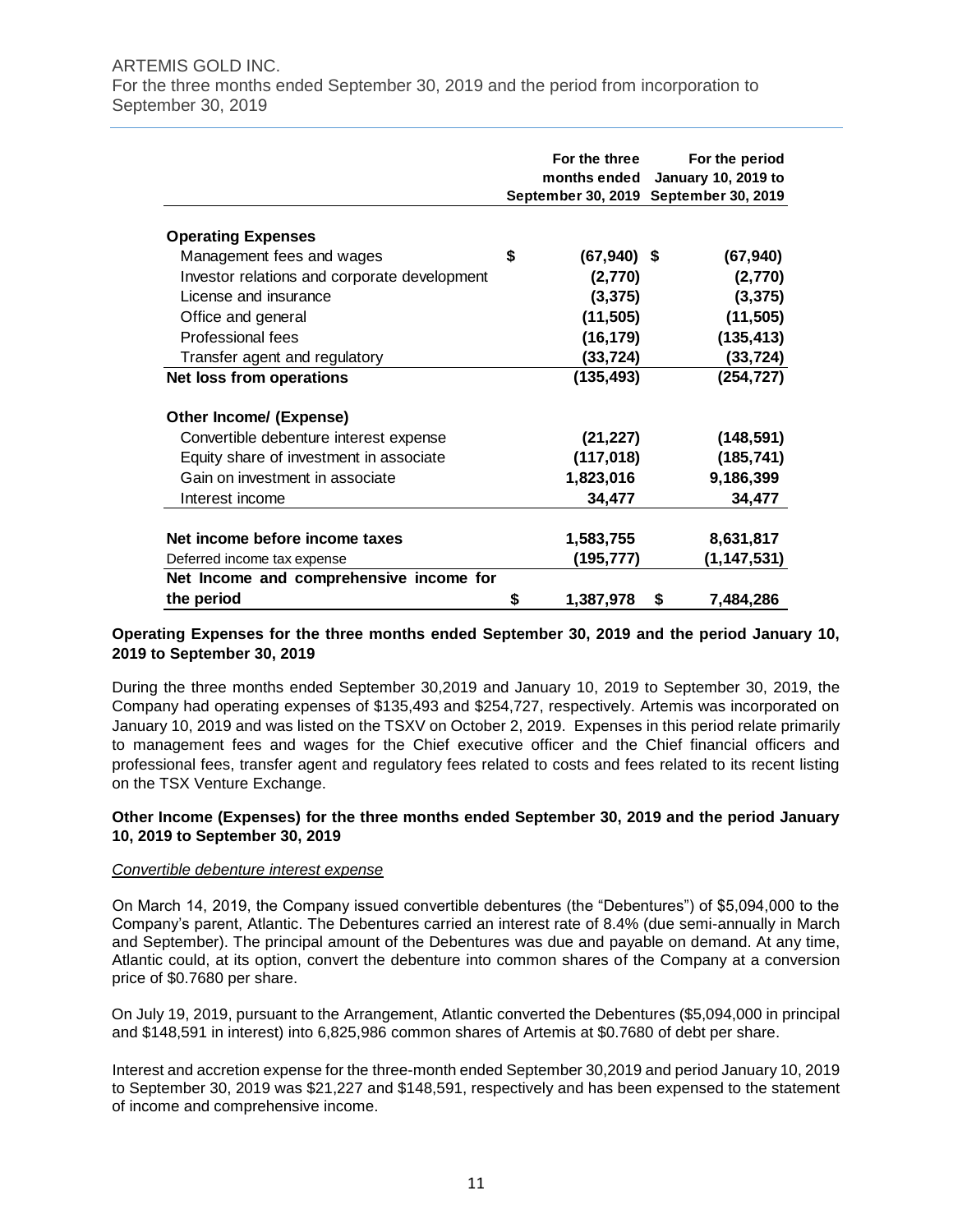#### *Gain on Investment in Velocity*

The investment in VLC is comprised of:

|                                         | <b>Initial</b><br>investment | Gain at<br>inception | <b>Fair value</b><br>change in the<br>period | Equity pick up           | September 30.<br>2019 |
|-----------------------------------------|------------------------------|----------------------|----------------------------------------------|--------------------------|-----------------------|
| Convertible debentures                  | 5.094.000                    |                      | 5,262,078                                    |                          | 10,356,078            |
| Investment in associate - common shares | 3.906.000                    | 1,488,000            | ۰                                            | (185, 741)               | 5,208,259             |
| Warrants                                | $\blacksquare$               | 1.230.531            | 1,205,791                                    | $\overline{\phantom{0}}$ | 2,436,322             |
| <b>Total investment</b>                 | 9.000.000                    | 2.718.531            | 6,467,869                                    | $(185, 741)$ \$          | 18,000,659            |

On March 14, 2019, the Company completed an investment in VLC for a total consideration of \$9,000,000. Included in the investment was a \$5,094,000 secured convertible debenture in VLC, plus an equity component comprising 18,600,000 Units of VLC for cash consideration of \$3,906,000. Further, as part of the Investment Agreement, the Company has the right to designate one individual to be nominated, and if elected, to serve as a director of VLC provided the Company holds at least 15% of the issued and outstanding common shares of VLC, with the number of nominees increasing to two directors if the Company holds 30% or more of the issued and outstanding common shares of VLC.

The convertible debenture earns interest at an annual rate of 8.5% payable semi-annually, over a five-year term. The interest can be paid in cash or common shares of VLC, at the discretion of VLC. The principal amount of the convertible debentures is convertible into common shares of VLC at the election of the Company at a conversion price of \$0.25. The convertible debentures are secured with a first ranking charge at any time by way of general security agreement and guarantee from the material subsidiary of VLC.

The convertible debenture investment is recognised as Fair Value through Profit and Loss (FVPL). At Inception, the convertible debenture was recorded at the equivalent of cash consideration paid. As at September 30, 2019, the fair value of the convertible debenture increased to \$10,356,078, resulting in a gain of \$5,262,078 for the period of January 10, 2019 to September 30, 2019 (\$1,274,573 for the three months ended September 30, 2019).

The equity component of VLC comprised 18,600,000 Units of VLC, with each Unit consisting of one common share and one half of a warrant. The warrants are exercisable into common shares of VLC at an exercise price of \$0.25, with an expiry date of March 14, 2022.

The attributed cost of the common shares at the date of Inception was \$5,394,000 and was determined using the traded stock price of VLC on March 14, 2019 which was \$0.29 per common share multiplied by the number of common shares held. At Inception, the attributed cost of the warrants was determined using the Black-Scholes option pricing model which was \$1,230,531. The attributed costs were higher than the cash outlay, resulting in a gain at Inception.

The Company applies equity accounting over the investment in the common shares of VLC as the Company has significant influence over VLC due to its share ownership in the Company and its ability to have board representation. As a result, at Inception of the investment, the common shares were recognized at attributed cost, with the carrying amount of the investment increasing or decreasing to recognise the Company's share of the profit or loss of VLC at each reporting period. As at September 30, 2019, the Company had an approximately 19% ownership interest in VLC.

The warrants have been accounted for as FVPL. The Company used the Black-Scholes option pricing model to calculate the fair value of the warrants held in VLC. At Inception, the fair value of the warrants was \$1,230,531. As at September 30, 2019, the fair value of the warrants increased to \$2,436,322, resulting in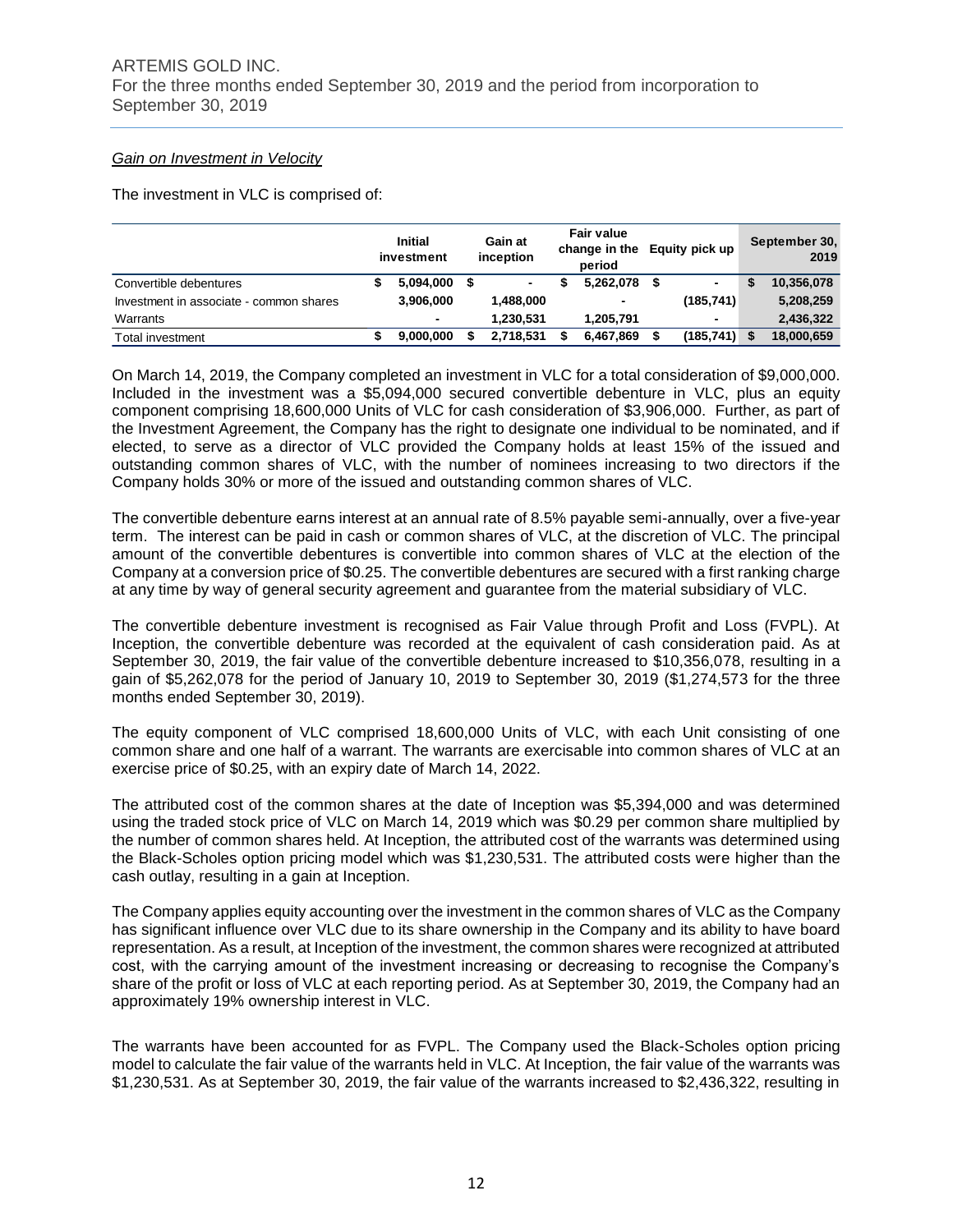an additional gain on investment of \$1,205,791 for the period of January 10, 2019 to September 30, 2019 (gain of \$548,443 for the three months ended September 30, 2019).

#### *Interest Income*

Interest income was \$34,477 and relates to interest earned on cash balances from private placement proceeds as discussed below.

#### **Deferred Income Tax for the three months ended September 30, 2019 and the January 10, 2019 to September 30, 2019**

The deferred income tax expense is largely a result of taxable temporary differences resulting from the accounting gain on the various instruments comprising the Company's investment in VLC, which is not yet realized for tax purposes.

# **LIQUIDITY AND CAPITAL RESOURCES**

Artemis has no revenue-producing operations, earns only minimal interest income on cash, and is expected to have recurring operating losses. As at September 30, 2019, the Company had retained earnings of \$7,484,286.

On March 14, 2019 the Company issued 5,085,710 shares for cash proceeds of \$3,906,000.

On June 12, 2019 the Company issued 1 share for cash proceeds of \$125,000.

On July 18, 2019, pursuant to the Arrangement, Atlantic converted the Debentures (\$5,094,000 in principal and \$148,591 in interest) into 6,825,986 common shares of Artemis at \$0.7680 of debt per share.

On August 27, 2019, Artemis completed a non-brokered private placement financing for gross proceeds of \$32,641,566 (the "Private Placement"). Artemis expects to use the net proceeds from the Private Placement towards funding further exploration of its GK Project in Northwestern B.C., to identify and finance further growth and development opportunities, as well as for general working capital.

The Private Placement resulted in Artemis issuing 36,268,407 units (the "Artemis Units") at a price of \$0.90 per Artemis Unit. Each Artemis Unit consists of one Artemis Share and one common share purchase warrant, with each whole warrant entitling the holder to purchase one additional Artemis Share at a price of \$1.08 per share for a period of 60 months following closing of the Private Placement.

Certain directors and officers of Artemis subscribed to 17,889,155 common shares which are subject to an escrow agreement. Ten percent of the common shares were released from escrow on September 30, 2019 and 15% will be released from escrow every six months starting March 31, 2020 until September 30, 2022. At September 30, 2019 16,100,240 shares remained in escrow.

As the date of this report the Company has sufficient funds to complete the plans to continue exploration activities at its GK Project, as discussed above, and finance its general and administrative costs for the next 12 months. As such, the Company has adequate working capital to complete its planned exploration and maintain corporate capacity for the ensuing 12 months. Excess available funds will be allocated to identify and finance further growth and development opportunities.

The Company has not paid any dividends and management does not expect that this will change in the near future.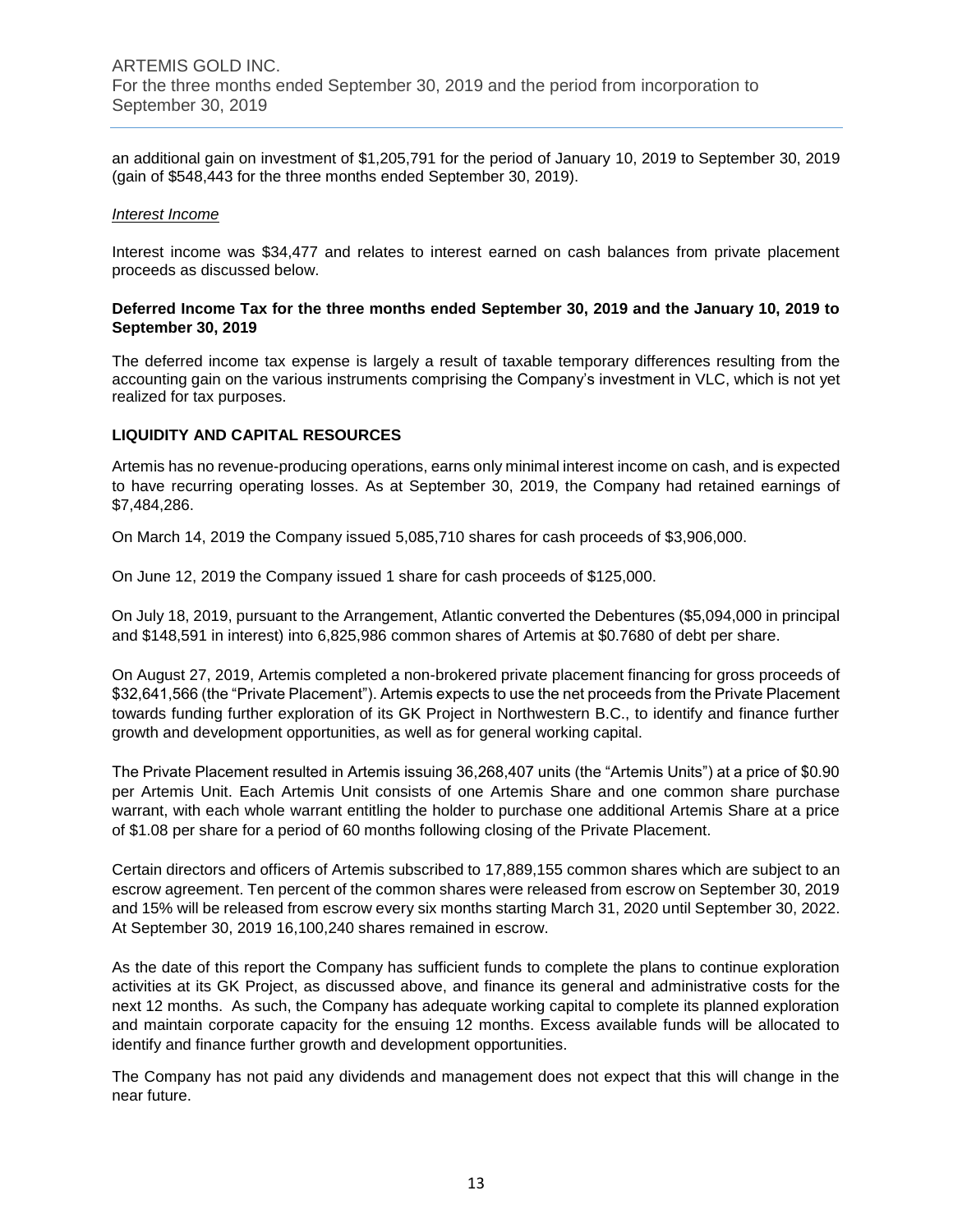Working capital is held almost entirely in cash, significantly reducing any liquidity risk of financial instruments held by Artemis.

# **RELATED PARTY TRANSACTIONS**

Key management personnel include those persons having authority and responsibility for planning, directing and controlling the activities of the Company as a whole. The Company has determined that key management personnel consists of executive and non-executive members of the Company's Board of Directors and corporate officers.

Remuneration attributed to key management personnel included in Consulting and management fees in the Statement of Income and Comprehensive Income is:

|                      |                             |                                | Three months ended | Period from January 10 |
|----------------------|-----------------------------|--------------------------------|--------------------|------------------------|
| <b>Related Party</b> | Relationship                | Compensation type              | September 30, 2019 | to September 30, 2019  |
| Steven Dean          | Chairman and CEO            | Management fees <sup>(1)</sup> | 29,167             | 29,167                 |
| Chris Batalha        | CFO and Corporate Secretary | Wages                          | 20.833             | 20,833                 |
|                      |                             |                                | 50.000             | 50,000                 |

(1) Management fees are paid to Sirocco Advisory Services, a company controlled by Steven Dean.

As discussed in the Liquidity and Capital Resources section above, certain directors and officers subscribed to the Private Placement.

# **OFF-BALANCE SHEET ARRANGEMENTS**

The Company had no off-balance sheet arrangements as at September 30, 2019 or as at the date hereof.

# **OUTSTANDING SHARE DATA**

The authorized capital of Artemis consists of an unlimited number of common shares. As of the date of this report, there were 48,180,105 common shares outstanding and 32,268,407 warrants. Each whole warrant entitles the holder to purchase one additional common share of the Company at a price of \$1.08 per until August 19, 2024.

On October 23, 2019, the Company granted of 1,520,000 incentive stock options (the "Options") pursuant to the Company's Stock Option Plan, to directors, officers and employees of the Company. The Options are exercisable at a price of \$1.16 per share and expire on October 24, 2029.

# **CRITICAL ACCOUNTING JUDGMENTS, ESTIMATES AND ASSUMPTIONS**

The critical estimates and judgements that the Company's management has made in the process of applying the Company's accounting policies are disclosed in the Company's audited financial statements for the period of January 10, 2019 to May 14, 2019.

#### **CAPITAL MANAGEMENT**

The Company manages its capital structure, and adjusts it, based on the funds available to the Company, in order to support the acquisition, exploration and evaluation of assets and its investment in VLC. The Board does not establish quantitative return on capital criteria for management, but rather relies on the expertise of the Company's management to sustain the future development of the business. In the management of capital, the Company considers all components of equity and is dependent on third party financing, whether through debt, equity, or other means. Although the Company has been successful in raising funds to date, there is no assurance that the Company will be successful in obtaining the required financing in the future or that such financing will be available on terms acceptable to the Company.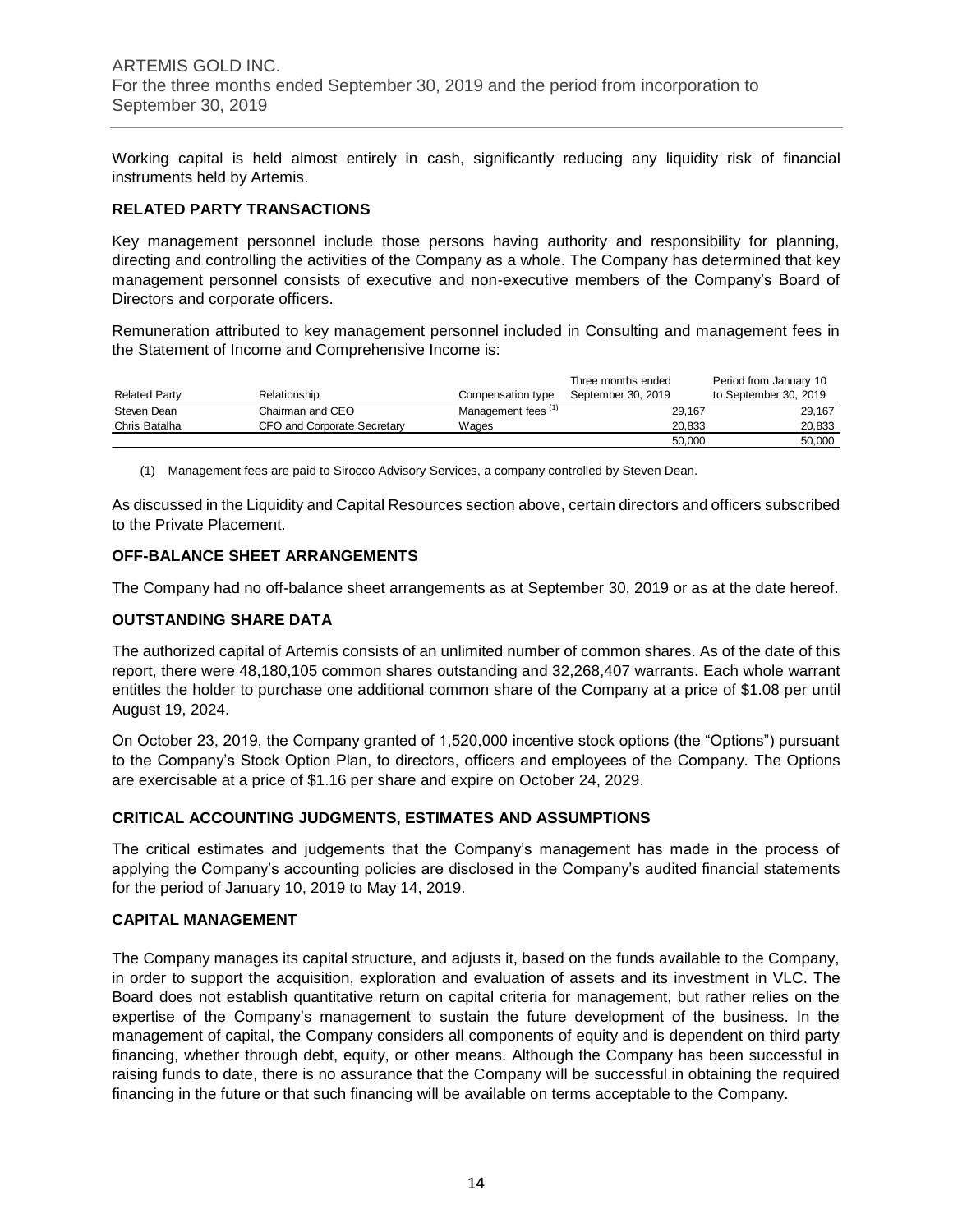The properties in which the Company currently has an interest are in the exploration stage. As such the Company has relied on the equity markets to fund its activities. The Company will continue to assess new properties and seek to acquire an interest in additional properties if it determines that there is sufficient geologic or economic potential and if it has adequate financial resources to do so. The Company is not subject to externally imposed capital requirements. There were no changes in the Company's approach to capital management during the period ended September 30, 2019.

# **FINANCIAL INSTRUMENTS AND OTHER INSTRUMENTS**

The board of directors has overall responsibility for the establishment and oversight of the Company's risk management framework. The Company's financial instruments consist of cash and receivables, both of which are measured at the amortized costs and investment in a convertible debenture issued by VLC and an investment in VLC warrants, both of which are designated as FVPL.

The Company's financial instruments also include amounts due to a related party and accounts payable which are measured at amortized cost.

# Fair value measurements

Fair value is based on available public market information or, when such information is not available, estimated using present value techniques and assumptions concerning the amount and timing of future cash flows and discount rates which factor in the appropriate credit risk.

The Company's investment in the VLC convertible debentures, the investment in VLC warrants and the convertible debenture liability are categorized as Level 3 in the fair value hierarchy, as observable market data for this investment is not available. The fair values of the cash, receivables, accounts payable and accrued liabilities and due to related party balance and the convertible debenture liability approximate the carrying value as at September 30, 2019.

# **RISK FACTORS**

The operations of the Company are speculative due to the high-risk nature of its business which is the exploration of mineral properties. For a comprehensive list of the risks and uncertainties facing the Company, please see "Risk Factors" in the Company's Form 2B. These are not the only risks and uncertainties that Artemis faces. Additional risks and uncertainties not presently known to the Company or that the Company currently considers immaterial may also impair its business operations. These risk factors could materially affect the Company's future operating results and could cause actual events to differ materially from those described in forward-looking statements relating to the Company.

# **ADDITIONAL DISCLOSURE FOR VENTURE ISSUERS WITHOUT SIGNIFICANT REVENUE**

Additional disclosure concerning Artemis' general and administrative expenses and exploration and evaluation expenses is provided in the Company's statement of income and comprehensive income contained in its Audited Financial Statements and Interim Financial Statements, which are all available on Artemis' website and its profile on SEDAR at [www.sedar.com.](http://www.sedar.com/)